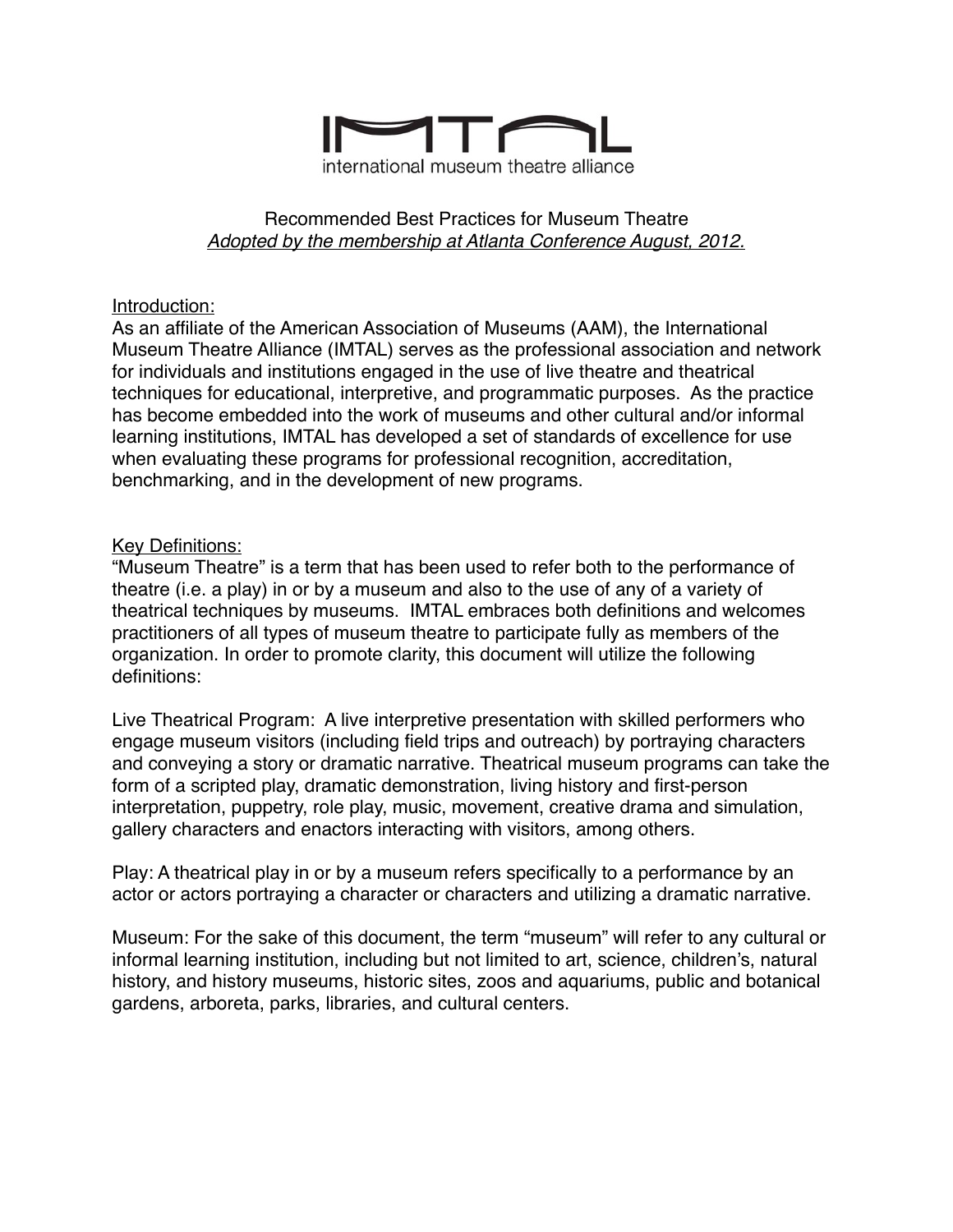Standards for Museum Education and Interpretation:

AAM and the Committee on Education (EdCom) present clear standards of excellence for museum education and interpretation. Museum theatre is at its core an educational endeavor, and therefore it is understood that *first and foremost* museum theatre programs shall adhere to AAM's Standards for Excellence in Education and Interpretation and EdCom's Principles of Best Practice for Education in Museums. These guidelines have also served as the foundation for this document; notations have been included to demonstrate how these standards align.

In addition, IMTAL has drawn upon standards set forth by the National Association for Interpretation (NAI) and suggests that when appropriate these standards also be consulted.

#### Recommended Best Practices for Live Theatrical Programs in Museums

## **Theatrical programs are integrated into the institution.**

• Theatrical programs align with the institution's overall mission, philosophy, messages and educational strategy.12

Whenever possible, theatrical programs support the goals of other departments in the institution.

• Theatre programs are specifically outlined in strategic plans and annual reports. • Theatre programs are included in yearly budgets with clearly identified and secure means of funding.

• A member of the museum's theatrical programs team is included on exhibit development/design teams when theatrical techniques will be used to interpret the exhibit.<sup>3</sup>

• Theatre and theatrical techniques are included among multiple educational and interpretative tools used by an institution and are employed when the approach is the best choice for the content and the audience.<sup>4</sup>

• Theatrical programs are specifically marketed through every means reasonably available to the institution, including but not limited to newsletters, websites, member lists, social media, print, posters, fliers, events, etc. Marketing clearly communicates both the content and the theatrical frame of the program.

# **Theatrical programs serve the institution's audience.5**

Subject matter, presentation style, and length of program reflect the educational and cultural needs of the intended audience.<sup>6</sup> Theatrical programs should complement and contribute to the diversity of perspectives represented in a museum's overall program roster.7

• Attractive, well-maintained, accessible space has been provided for program. Programs do not interfere with visitor circulation or other museum activities. Schedule of programs is prominently displayed and/or communicated to visitors. Way-finding is clear so visitors can easily locate the program.

• All audience members can see and hear the presentation in a reasonable amount of comfort.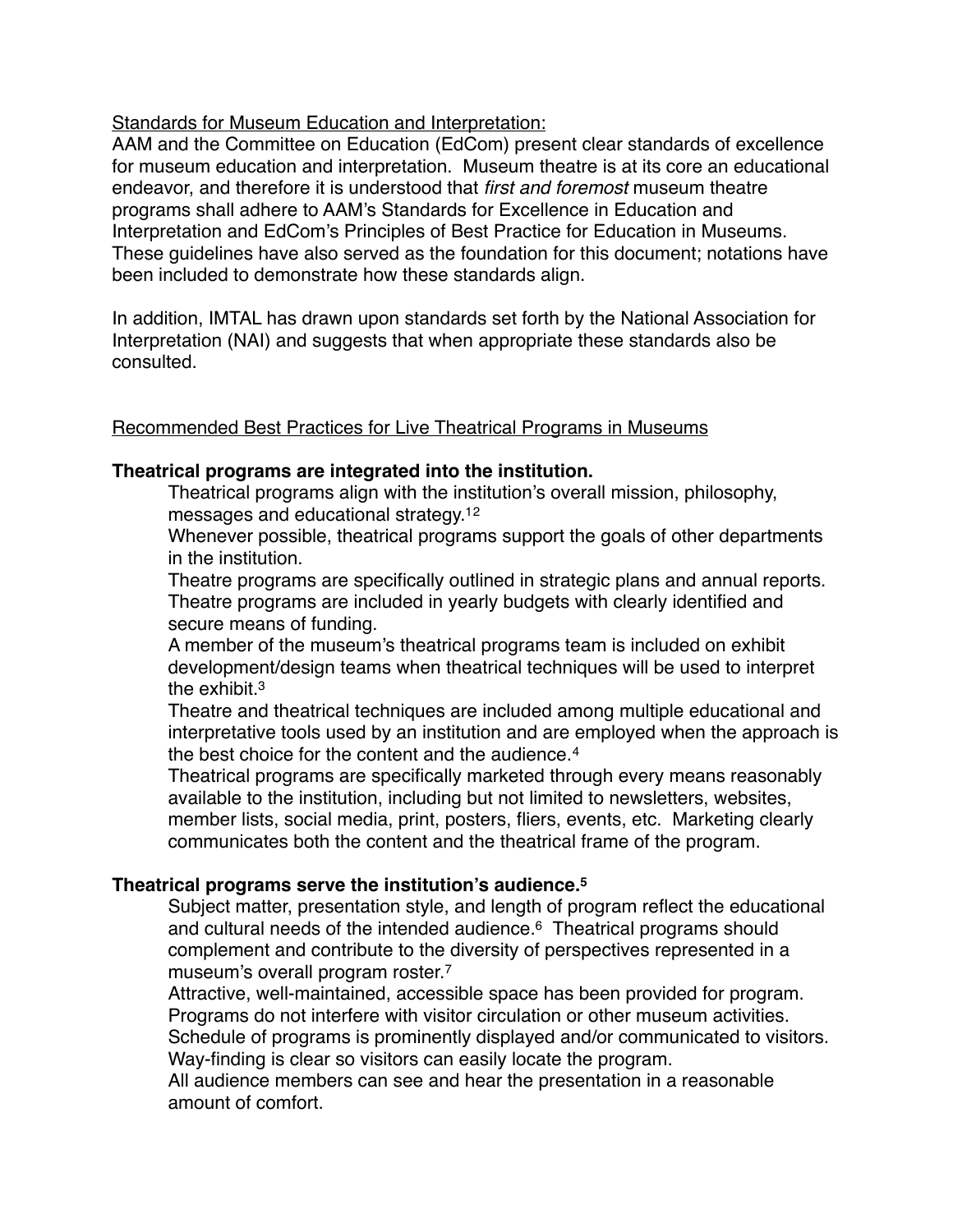• Accommodations have been considered for individuals with a wide range of abilities and sensitivities. Support for audiences with special needs is provided (translation, audio amplification, verbal description)

Means for answering questions and/or emotional processing is offered after performances.

#### **The content of theatrical programs adheres to highest standards of excellence.8**

• Productions/Presentations have clearly specified educational objectives (determined prior to development), that align with an institution's exhibitions and/ or programmatic priorities, $9$  and augment, expand, or fulfill a need that is not being addressed elsewhere in the institution (such as reaching a new or underserved audience, telling a story that cannot be told through exhibitory, etc.) • Program content reflects the highest standards of accuracy and is reviewed by experts appointed by the institution.<sup>10</sup> Citations are included in script/outline. • When appropriate, members of the community have provided input into the development of the program (including the "script treatment" phase before a first draft has been written).

• Institution provides resource materials for visitors wishing to learn more and ample background research for use by program presenters.

## **The methodology used in the creation of theatrical programs adheres to highest standards of excellence.11**

- Script and presentations evoke **emotion** and encourage audiences to make personal connections with the content and/or characters.
- Dramatic scripts or creative outlines are written by qualified individuals with a proven track record of excellence.
- Program consistently demonstrates the highest possible professional production values. Care and appropriate expertise is considered in program and production preparation. (Content/historical accuracy has been reviewed by experts appointed by the institution.)
- If used, audience participation should be meaningful.
- If live animals are used, program adheres to the program animal and animal demonstration policies set forth by the Association of Zoos and Aquariums.12
- Programs are routinely evaluated by qualified individuals and results are routinely used to plan and improve activities.13
- In addition to the above, scripts/creative outlines for theatrical plays in museums reflect the qualities of a high quality piece of theatre:14
	- o The resulting production is engaging and "not boring."
	- o Factual content is embedded within the play so it is "shown" and not "told."
	- o Plot contains conflict and/or story arc.
	- o The characters are well developed (unless the theatrical style requires otherwise.)
	- o Dialogue achieves goals of production and is consistent with style of play.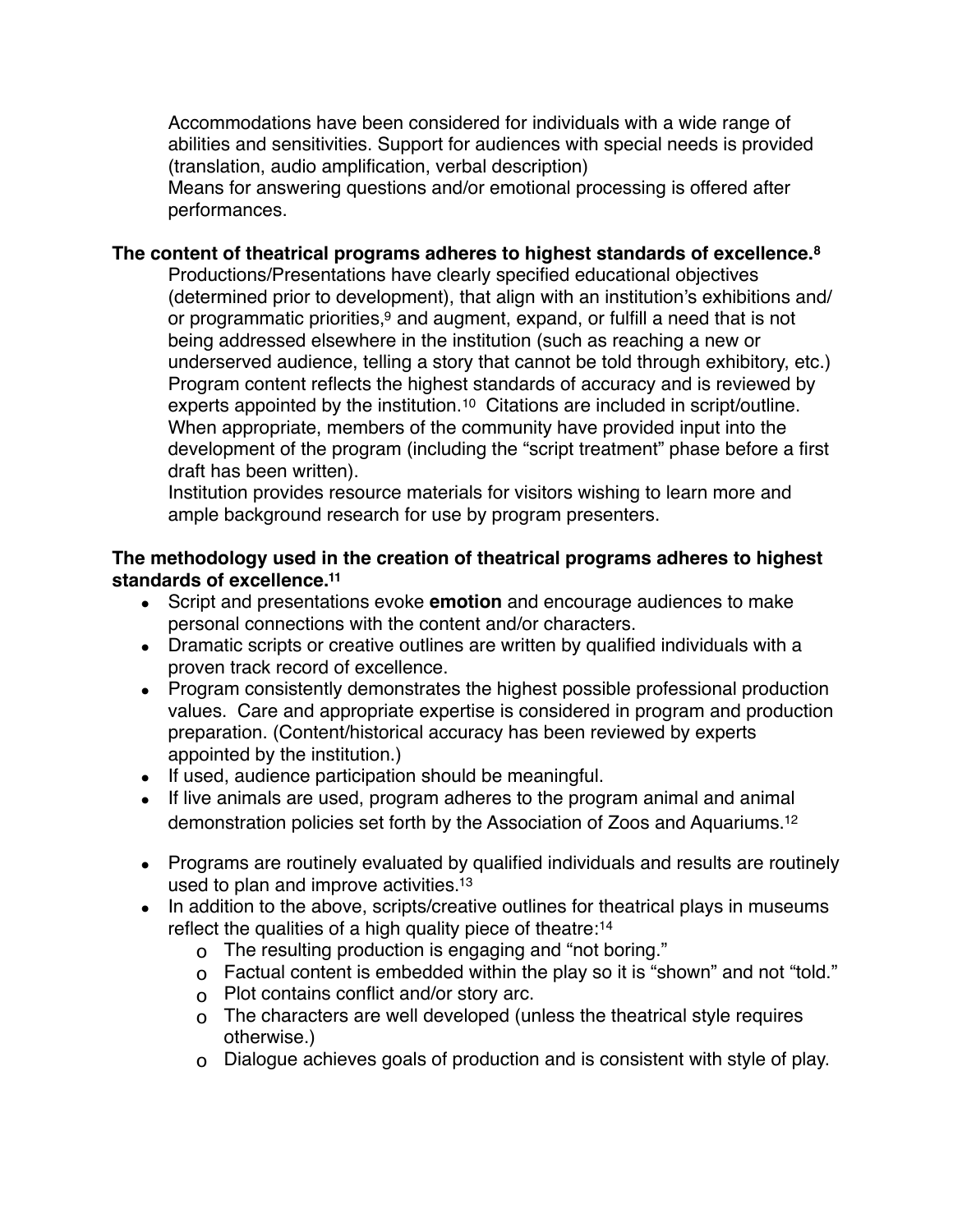#### **Human resource policies and processes ensure fairness, health and safety, and the highest quality program presentation.**

• Performers and other staff are qualified and trained and have been hired specifically for their skills in performance/presentation or production. Opportunities are provided for the development of new talent.

• Appropriate time has been provided for artistic preparation and rehearsal, allowing performers to be engaging and comfortable with content and presentation; and able to facilitate effective learning (roughly 2 hours of preparation for every 2 minutes of presentation). Preparation time is included in (daily) work schedule.

• Appropriate breaks (of at least 15 minutes) after performances are included in daily work schedule.

• Positions are advertised within and outside of the institution. Appearance may be considered when appropriate for character, audience representation, or other choice but if so must be intentional.

All duties of each position are clearly outlined in a contract and/or job description. • Compensation is consistent with that of other program presenters in the institution.

• Appropriate care (washing, mending, etc…) for specialized garments provided by institution is identified before production and maintained throughout run. • Appropriate personnel participate in relevant professional associations and conferences, disseminating work with the rest of the field, remaining current on trends and innovations, and influencing museum and public policy to advance the use of theatrical techniques in museums.15

#### Acknowledgements:

IMTAL wishes to thank the following individuals and organizations for their contributions and assistance in the development of this document:

| Cat Chiappa <sup>^</sup> |
|--------------------------|
| Melanie Wehrmacher^      |
| Arianna Ross             |
| Rebecca Singer           |
| <b>Margery Gordon</b>    |
| <b>Julie Hart</b>        |
| Dale Jones*^             |
| Paul Taylor <sup>^</sup> |
| <b>NAI</b>               |
| EdCom                    |
| AAM                      |
| All members of IMTAL     |
|                          |

\*Denotes a member of the IMTAL Best Practices Committee ^Denotes a past or current member of the IMTAL Board of Directors